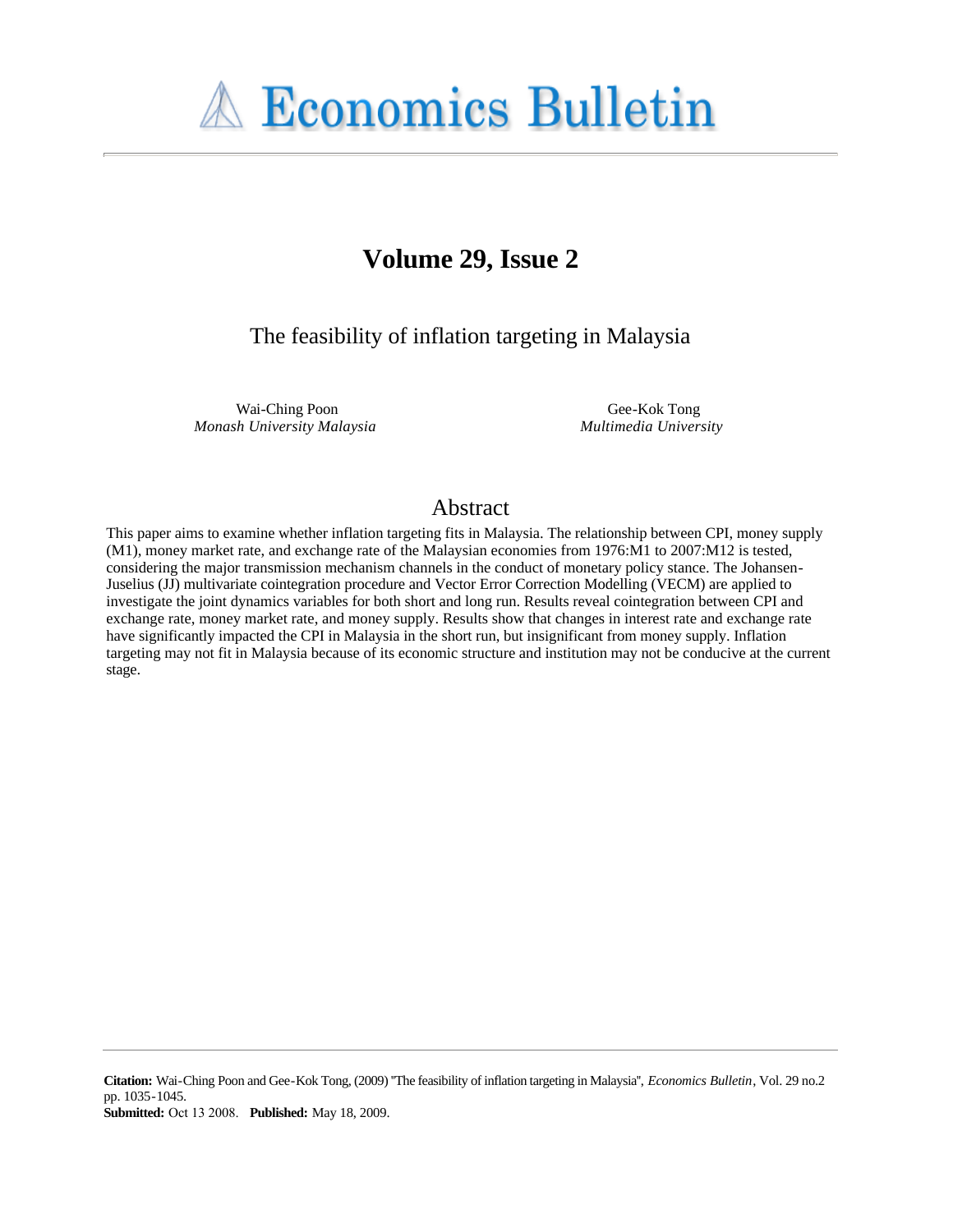#### **1. Introduction**

There have been witnessed an increasing number of central banks<sup>1</sup>, from both developed countries and emerging market economies, implementing inflation targeting since 1990s. Inflation targeting is a monetary policy that uses the announced inflation targets as a nominal anchor. Central banks who adopt inflation targeting tend to stress on the importance of pursuing monetary policy framework to achieve low inflation. However, targeting inflation may be difficult since monetary policy operates with a lag, and any fine tuning attempt may cause inflation to deviate from the target (Bernanke & Woodford, 1997). Maintain low and stable price remains the primary long run goal of monetary policy for policy makers. A target range allows the central bank some flexibility and discretion in policy making process, especially in relation to output stabilization, and this is closely related to the width of the band. Mishkin (1999) argued that inflation targeting framework is necessary when inflation is stable. Bernanke *et al*. (1999) claimed that a change to an inflation targeting regime is suitable when inflation is low. Meanwhile, Levin *et al*. (2004) argued that a change to an inflation targeting regime occurs most frequently after a period of moderate inflation, and Acemoglu *et al*. (2007) claimed that inflation targeting would be suitable to be introduced after a period of crisis, and should be avoided when an economy is escalating.

#### **1.1 Malaysia Monetary Framework and Consumer Price Index (CPI)**

Malaysia is an export-oriented economy. He has moved from fixed to managed float regime. As of today, the Bank Negara Malaysia (hereafter BNM, the Central Bank of Malaysia) is not an inflation targeting institution. The central bank independence is not fully institutionalized. He has shifted its monetary policy strategy from monetary targeting towards interest rate targeting in the mid 1990s. For the past decades, Malaysia experienced relatively favorable inflation performance under the present monetary framework. The inflation rate as measured by the CPI, on the average, has remained remarkably low and stable (i.e., 1970s:5.5%, 1980s:3.6%, 1990s:3.6%, 2000-2005:1.7%). The three topmost weights listing in the Malaysian CPI basket are on food and non-alcoholic beverages (31.4%), housing, water, electricity, gas & other fuels (21.4%), and transportations (15.9%) (Poon, 2008).

Malaysia has experienced significant high regimes of inflation in 1973-1975 following hike oil prices. The energy crisis has boosted consumer price to reach a high of 10.6% in 1973. The effect of an increase in oil price has further pushed inflation to double-digit levels to its record high of 17.3% in 1974, further pressurized the domestic price levels. Another oil shock cycle due to Gulf War has led to inflationary pressures to a lesser extent, where the inflation rate increased from 2.61% in 1990 to 4.35% in 1991. The July 1997 financial crisis has also placed inflationary pressure on Malaysia. Nevertheless, the currency peg at RM3.8/1USD had some controlling effect on inflation, where inflation rate fell considerably to 2.7% in 1999. Thereafter, the pressure on consumer prices subdued to a substantial extent, with the level compatible to the pre-

 $\overline{a}$ 

<sup>&</sup>lt;sup>1</sup> Countries adopting inflation targeting and the year of adoption are: New Zealand (1990), Canada and Chile (1991), Israel and U.K. (1992), Australia, Sweden and Finland (1993), Austria (1994), Spain (1995), Czech Republic, Korea and Poland (1998), Colombia, Mexico and Brazil (1999), South Africa, Indonesia, Thailand and Switzerland (2000), Norway and Iceland (2001), Peru, Philippines and Hungary (2002).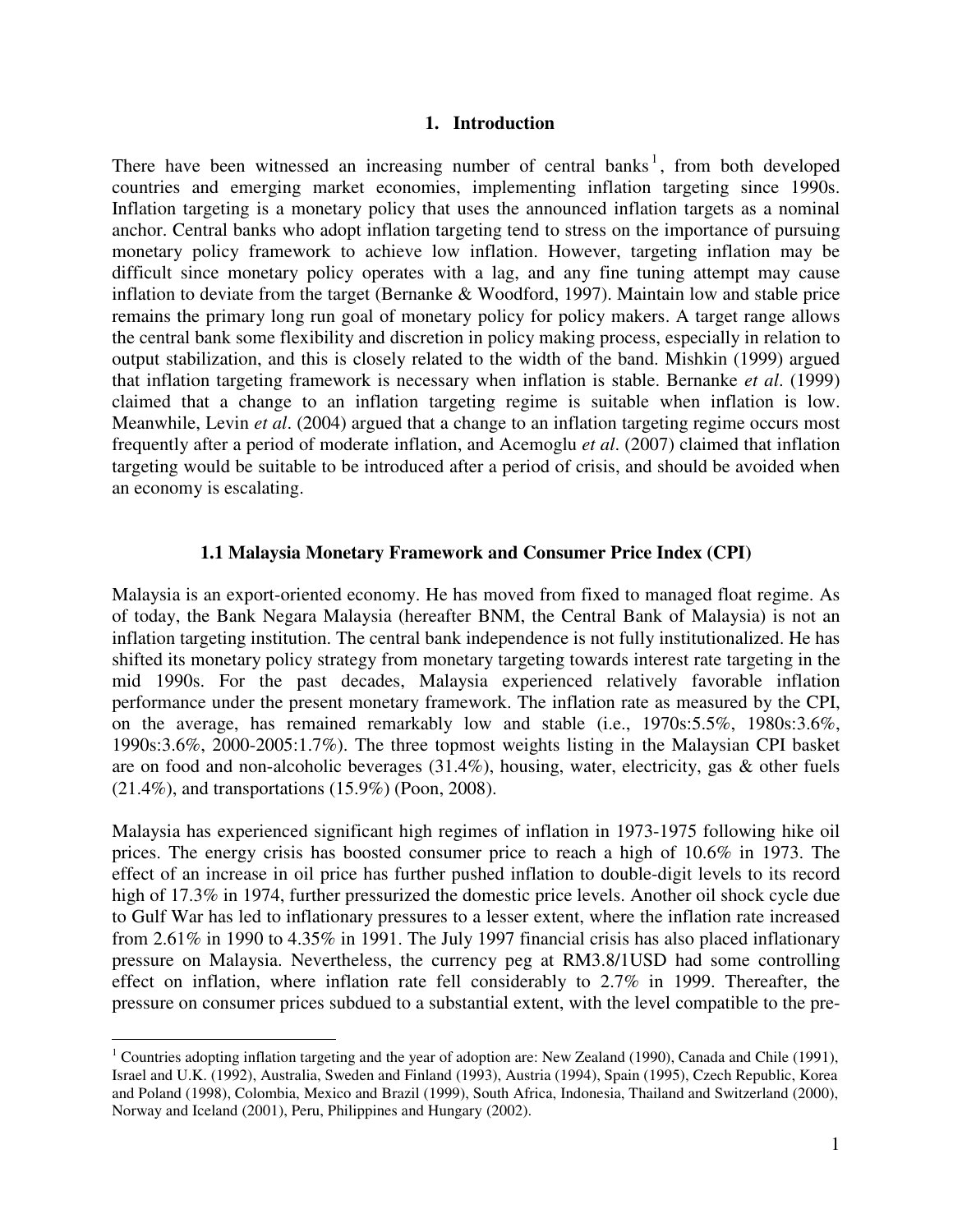crisis rate of less than 3%. Inflation has been on the uptrend during the 2008Q1, a spiral alarm on inflationary forces due to the crude oil price hit triple-digit per barrel. The Malaysia's annual inflation soared to 7.7% and 8.5% in June and July in 2008 when the petrol price was announced to rise 20% to RM2.77 per litre in June, and electricity price rises in July. Despite the surge in inflation, BNM has kept overnight rate unchanged for over two years at 3.8%.

Ball and Sheridan (2003) compared the seven OECD inflation targeting countries and 13 nontargets. They found that performance improved along many dimensions for both targeting and non-targeting countries during the 1990s. However, Cecchetti and Ehrmann (1999) used nine inflation target countries and 14 non-targets for the period of 1984-1997, and found that inflation targeting made little difference in the 1990s. Following the world oil price increases, a steady reduction in inflation is not assured under the present policies framework. Whether interest-rate base is a reliable anchor for monetary policy is questionable. Here, we investigate the feasibility of the inflation targeting as a means for the policy makers to establish its credibility towards price stability.

The paper is organized as follows. The next section examines related literature, followed by the testing method, data description, and results. The paper concludes with a summary and some suggestions for future research.

# **2. Literature Review**

New Neoclassical Synthesis suggests that a central bank should pursue an activist policy to target inflation (Goodfriend & King, 1997). Inflation targeting reinforces accountability, credibility, resilience to supply shocks and helps stabilizing inflation level in most emerging countries. A strict inflation targeting is conducive for a desire low and stable inflation country that have historical high inflation (Krause & Mendez, 2007). Inflation targeting produces a persistent significant reduction in inflation rate.

Intuitively, the success of inflation targeting regime depends largely on the degree to which general requirements are met. Those criteria are: 1) central bank independence (Christoffersen *et al*., 2001); 2) degree of central bank accountability, and transparency to the public (Mishkin & Savastano, 2001); 3) stable relationship between inflation and the instruments of monetary policy (Christoffersen *et al*., 2001); 4) an explicit institutional commitment of the monetary authority to focus on price stability as its primary implicit and explicit goals of the policy (Genberg, 2002); 5) the development of models that allows the monetary authority to incorporate transmission mechanisms in the economy; 6) setting appropriate channels of communication between the monetary authority and economic agents; and 7) a mechanism to make the authority accountable for the outcomes (Mishkin & Savastano, 2001).

Transparency and public communication are two important features in an inflation targeting regime. It is crucial to keep the public inform any updates on the modification of policy stance, an inflation target pursued in a time frame, its inflation forecast, how the forecast is estimated, and the monetary instrument central bank is pursuing, and how does the policy stance affect the price level development. In the process to achieving greater transparency, however the enduring restructuring process in a nation may cause the inflation forecasting process a complicated task.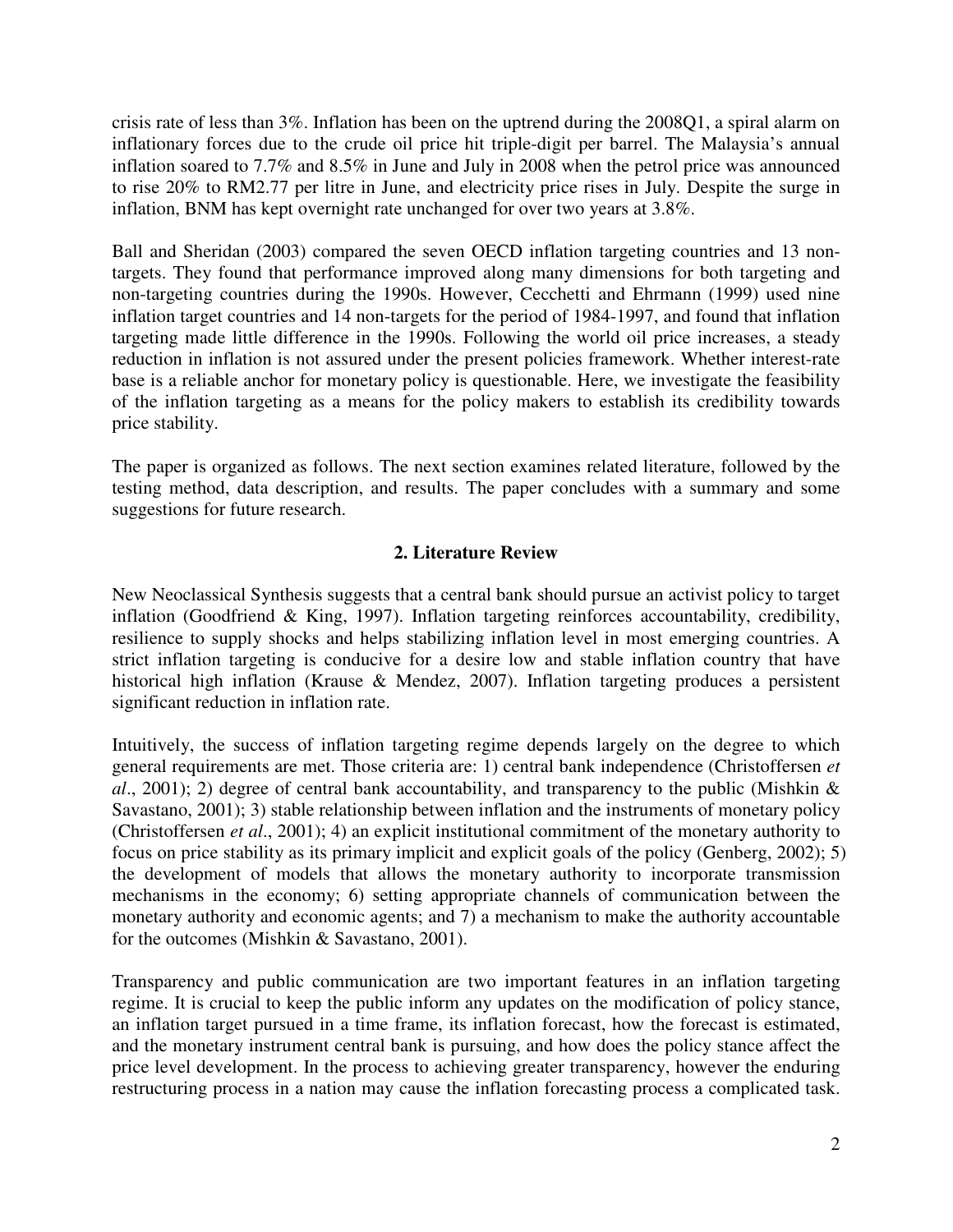In addition, significant institutional reforms such as greater central bank autonomy, instrument independence, and greater central bank reporting transparency are difficult to quantify (Siklos, 2007). Despite easier to maintain inflation target in low inflation rates country (Hu, 2006), the country would obscure the communication of the central bank's goals, and reserve the benefits from adopting inflation targeting (Friedman, 2004).

Monetary authority has to react to deviations of the inflation forecast from the announced target. However, it is not an easy task to forecast inflation in transition economies. Monitoring the mechanism is one of the barriers of inflation targeting. Some inflation targeting countries such as Czech Republic, Poland and Hungary have successfully reduced inflation, but frequently missed their targets margin. Similarly, many studies have found inflation targeting countries successfully reached the target with lower output volatility after inflation targeting framework was adopted. For instance, Wu (2004) used quarterly inflation rate of 22 OECD countries for the period of 1985-2002, and compared the difference between the eight inflation targeting countries with the non-targeting countries, and found a decrease in the level of inflation rates for inflation targeting countries.

#### **3. Brief Theoretical Framework**

There are four models apply in this area of study generally, namely: i) the aggregate spending relationship or the IS curve (for instance, Fuhrer and Moore (1995) considered one lag of real interest, and two lags of output gap), ii) an aggregate supply or inflation equation (for instance, Svensson (2000) considered current inflation as a function of backward and forward looking components of inflation rate, with lag and current values of output), iii) a monetary reaction function (for instance, Clarida *et al*. (2000) considered an immediate adjustment of monetary policy rate to its target level using the rational expectation definition to measure the degree of interest rate smoothing for small open economy), and iv) an interest parity condition where it is a function of real exchange rate, foreign exchange rate risk premium, and current expectation of future real exchange rate.

Interest rate and exchange rate are two common transmission mechanisms channels. Higher interest rate tends to depress economic purchases. The real interest rate determines aggregate consumption and investment decisions. Central banks have been confronted with large capital inflows, and largely were speculative in nature, if inconsistencies in macroeconomic policies appear. To avoid excessive fluctuation of the domestic currencies, the central banks tend to sterilize large volumes of capital inflows to absorb the chronic excess liquidity from the money market. By adopting an inflation targeting regime and using interest rates as the nominal anchor to control inflationary pressures, the government would raise the interest rates to slow down the economy if inflation exceeds the target rate, and subsequently lower the inflation to get it closer to the target, *vice versa*. Meanwhile, real exchange rate incorporates the external sector in the domestic inflation process. It directly affects the cost of imported intermediate inputs to the production process on the inflation measure. Hu (2006) investigated factors associated with a country's choice of inflation targeting using 66 countries for the period 1980-2000, and he found that flexible exchange rate regime is an important condition for the decision of inflation targeting adoption. Generally, higher interest rate generally leads to a stronger currency that reduces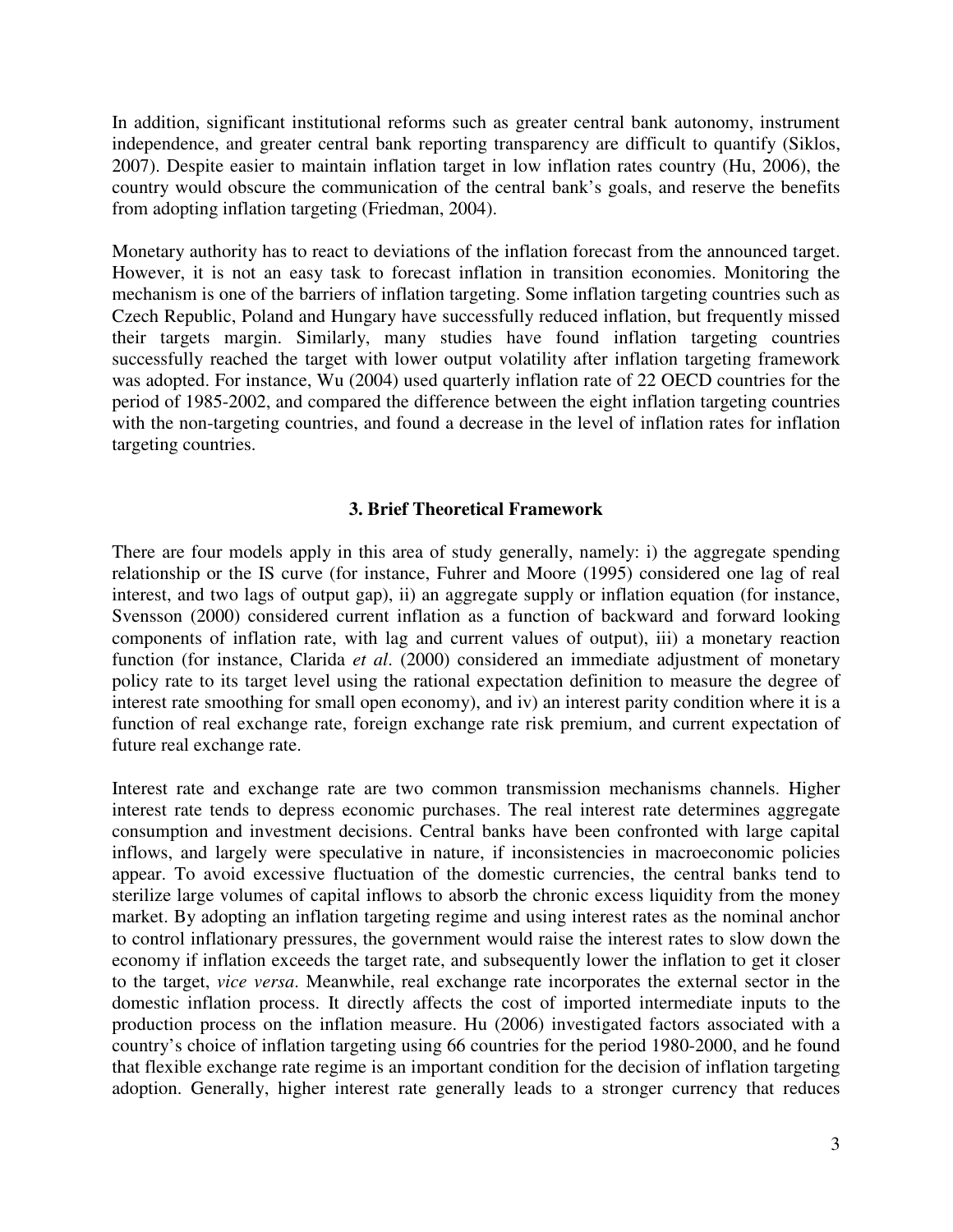international competitiveness, impacts export performance, and leads to relatively greater import penetrations. Higher interest rate pushes up the value of currency and restrains economic activity, hence influences the aggregate demand and consumer price. On the other hand, money growth has direct correlation with the rise in inflation. Multiple studies have shown long run relation between money supply and inflation (Lucas, 1996). Even so, the effectiveness of using a narrow index of the money supply as inflationary index may not be a good option and it seems limited from public policy perspective.

## **4. Methodology: Model Specification and Data**

The CPI model in log-linear specification is as follows:

$$
LCPI_t = \beta_0 + \beta_1 LRMI_t + \beta_2 LRMM_t + \beta_3 LREXC_t + e_t
$$
 (1)

where  $LCPI<sub>t</sub>$  is the consumer price index (as proxy to measure inflation rate);  $LRM1<sub>t</sub>$  is narrow money that consists of all physical currency, demand deposits, traveler's checks, and checkable deposits (calculated using nominal M1/CPI,); *LRMM<sup>t</sup>* is real money market rate; and *LREXC<sup>t</sup>* is real exchange rate (measured as nominal exchange rate/CPI). All variables are expressed in natural logarithm, and the sample periods covered from 1976:January to 2007:December. All data in monthly frequencies are collected from International Financial Statistics.

 $β<sub>1</sub> > 0, β<sub>2</sub> < 0$  are the expected signs, while that of  $β<sub>3</sub>$  is ambiguous. A real depreciation of the local currency represents an increase in *LREXC*  $(\beta_3>0)$  would make domestically produce goods more competitive with foreign good, and shift the demand from foreign to domestic output. Also, depreciation increases the overall price level via the pass-through effect. However, if the income effect is greater than substitution effect,  $\beta_3$ <0 is expected.

The presence of non-stationary behaviour in the autoregressive representation of the variable is examined by the Augmented Dickey-Fuller (ADF) unit root test. The lag length, *p,* is determined on the basis of Akaike information criterion (AIC). Meanwhile, Johansen and Juselius (1990) is employed for cointegration test. Maximum likelihood procedure is applied to detect the presence of cointegrating vectors. Trace test and maximum eigenvalue test are used to determine the number of cointegrating vectors.

Error correction model is employed to capture the short-run dynamic adjustments of cointegration variables. The error correction terms (ECT) may embed as exogenous variables in the lagged level as part of the Vector Error Correction Model (VECM). VECM has several advantages compare to conventional causality test. Besides indicating the direction of the causality, VECM allows the differentiation between "short-term" and "long-term" Granger causality. The *F*-tests of the 'differenced' explanatory variables provides the "short-term" causal effect. Meanwhile the significance of the *t*-test of the lagged error-correction term contains "long-term" causal relationship. The proportion by which the long-term disequilibrium in the dependent variable is corrected in each short period is represented by the coefficient of the lagged ECT (Masih and Masih, 1996).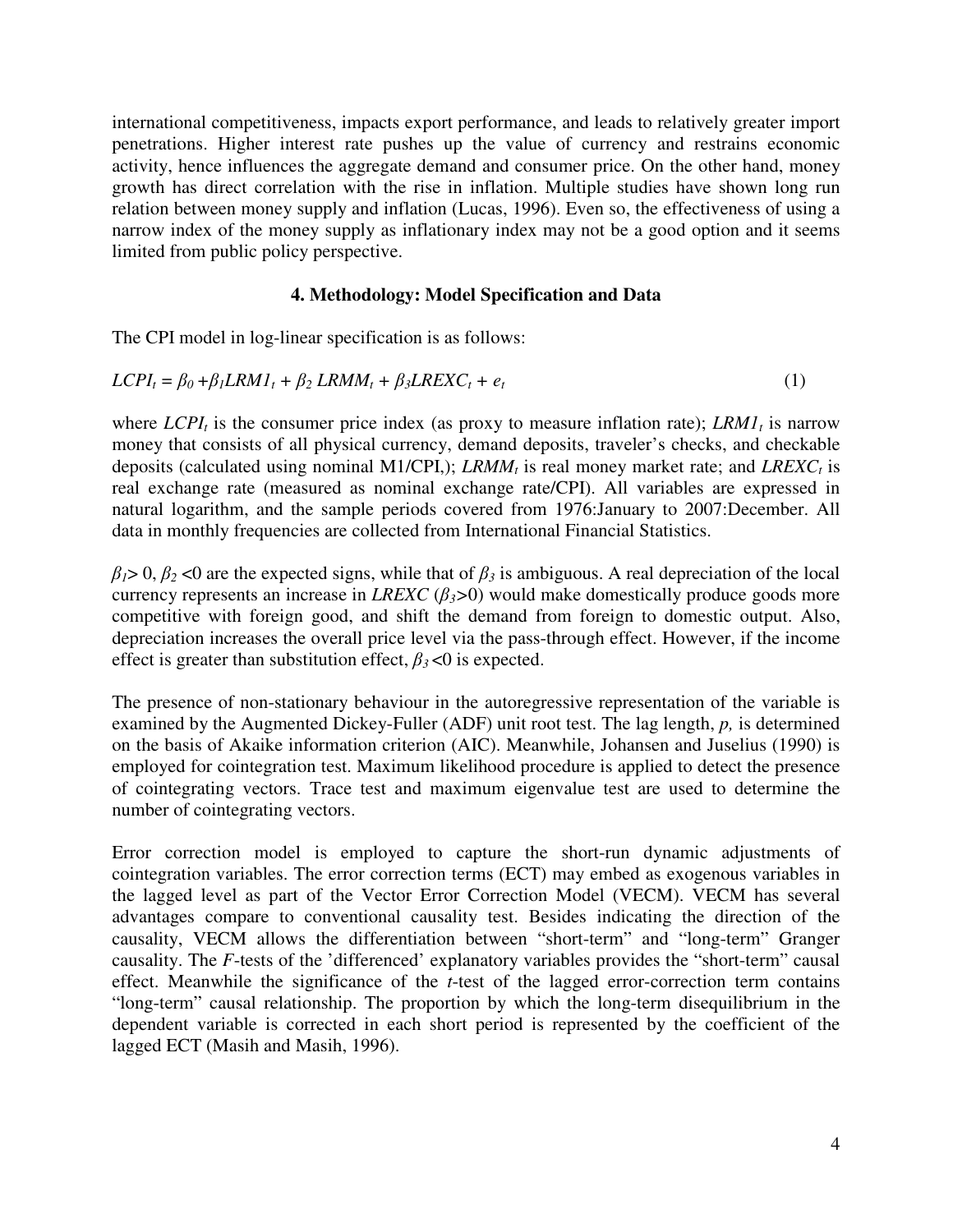#### **5. Empirical Results**

#### **5.1 Unit root test and cointegration test**

The results (Table 1) reveal that the variables *LCPI*, *LRM1*, *LRMM*, and *LREXC* are nonstationary at level. The series, however, depict stationary pattern after first-differencing, and it is concluded that all series are *I(1)* variables at 1 percent level. This shows that the variables applied in this study has fulfilled the necessary, but not sufficient condition, for cointegration which require each of the variable to be integrated of the same order.

| Table 1: ADF unit root test |                                  |                   |  |  |
|-----------------------------|----------------------------------|-------------------|--|--|
| <b>Variables</b>            | <b>First Difference</b><br>Level |                   |  |  |
|                             | Constant With Trend              | Constant No Trend |  |  |
| <b>LCPI</b>                 | -1.881426                        | $-16.87133**$     |  |  |
| LRM1                        | $-2.646406$                      | $-3.993969**$     |  |  |
| <b>LRMM</b>                 | $-3.130364$                      | $-18.37260**$     |  |  |
| <b>LREXC</b>                | $-2.463033$                      | $-18.36874**$     |  |  |

Notes: The asterisk denotes the rejection of the null hypothesis at the 1 percent significance level. The rejection of null hypothesis for ADF test is based on the MacKinnon critical values. Lag length selection is based on AIC.

Table 2 reports the results of Johansen and Juselius (1990) cointegration tests. For both the trace statistics and the Maximum Eigenvalue tests, the hypothesis of zero cointegrating vector is comfortably rejected at 1 percent significance level. This implies the evidence of a single vector. The presence of the cointegrating vector suggests that these four variables are bounded together in the long-run equilibrium. Any deviation from the relationship between inflation rate and the selected determinants is temporary. The evidence of cointegration among these four macroaggregate rules out the possibility of "spurious" correlations and also the possibility of Granger non-causality, which in turn implies at least a unique channel of Granger causality exist either unidirectional or bidirectional.

| Table 2. Jonalisen and Jusenus connegration lest |                         |                    |            |  |  |
|--------------------------------------------------|-------------------------|--------------------|------------|--|--|
| <b>Hypotheses</b>                                | <b>Trace Statistics</b> | Maximum Eigenvalue | Eigenvalue |  |  |
| $r = 0$                                          | 71.92432**              | 43.13165**         | 0.109199   |  |  |
| $r \leq 1$                                       | 28.79267                | 20.16963           | 0.052638   |  |  |
| $r \leq 2$                                       | 8.623044                | 8.560720           | 0.022690   |  |  |
| $r \leq 3$                                       | 0.062324                | 0.062324           | 0.000167   |  |  |

Table 2: Johansen and Juselius cointegration test

Notes: The asterisk indicates the rejection of null hypothesis at 1 percent level based on Osterwald-Lenum (1992) critical values. The lag length is selected on the basis of AIC. This test is conducted under the assumption of no deterministic trend in the data, with intercepts.

#### **5.2 Long-run equilibrium estimates**

Normalizing the equation allows us to compare the hypothesized values of the  $\beta$  in equation (1). The normalized equation is obtained by dividing each cointegrating vector by the negative of the cointegrating vector on *LCPI*. All variables are tested for significance using likelihood ratio  $\chi^2$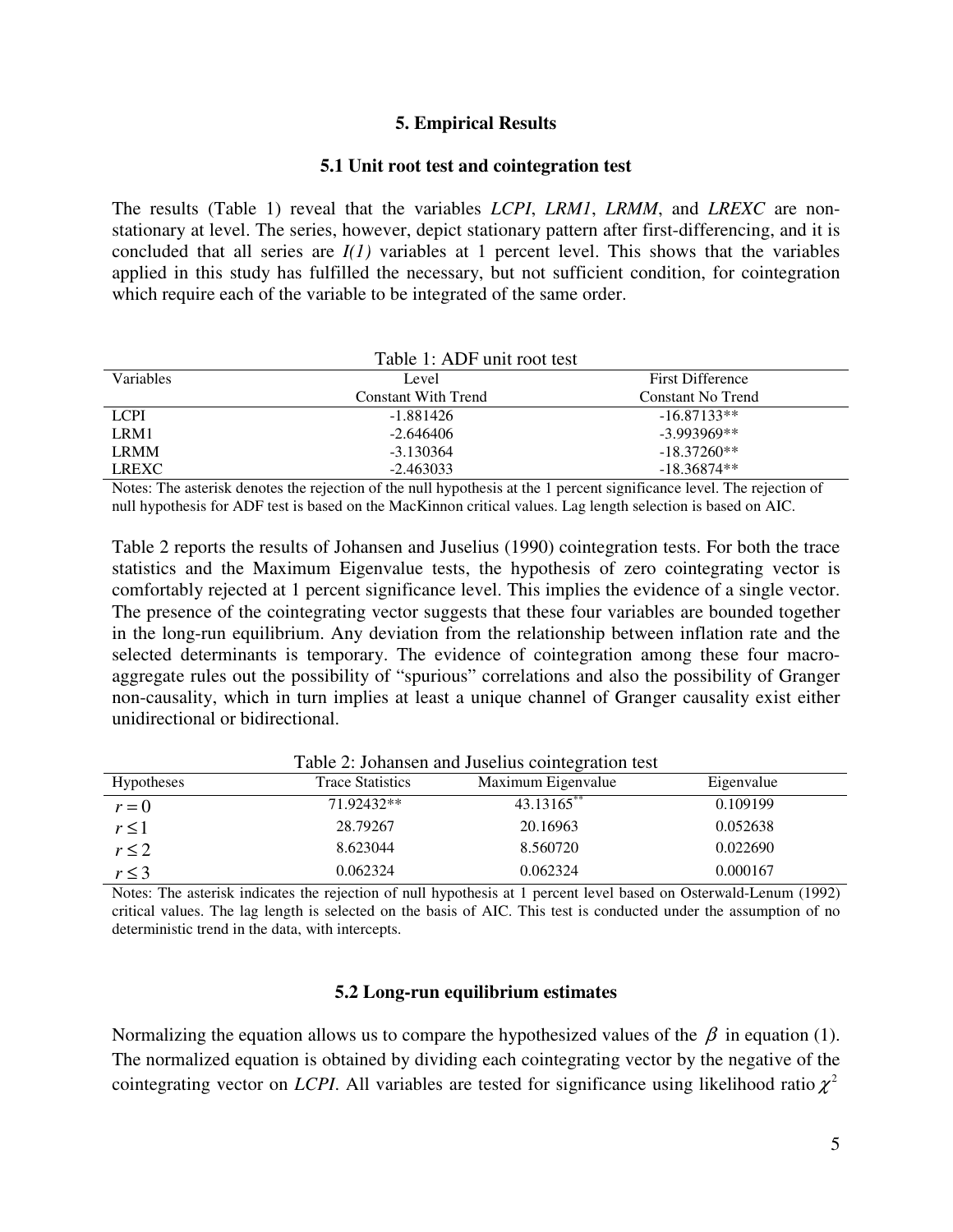test. The result from Table 3 shows that the null hypothesis of the coefficient on the relevant variables is equal to zero is rejected. Therefore, there is a significant long-run relationship between *LCPI, LRM1, LRMM,* and *LREXC*.

| . .                     |           |               |             |                       |
|-------------------------|-----------|---------------|-------------|-----------------------|
| <b>Restriction test</b> | Variables |               |             |                       |
|                         | _CPI      | RM1.          | LRMM        | LREXC                 |
| $\chi^2(1)$ statistics  | .00       | 0.2820        | $-0.1199$   | $-0.4568$             |
|                         |           | $[8.75]^{**}$ | $[7.10]$ ** | $10.58$ <sup>**</sup> |

Table 3: Estimated normalizing cointegrating vector and likelihood ratio restriction test

Notes: Figures in parentheses are p-values. The asterisk indicates the rejection of null hypothesis at 1 percent level of significance.

All the coefficients are statistically significant with the expected sign. There is positive relationship between *LCPI* and *LRM1*, and inverse relationship between *LCPI*-*LRMM* and *LCPI-LREXC*. The real M1 is positively related to *LCPI.* The coefficient of 0.282 implies that a 1 percent increases in real M1 would cause inflation to increase by 0.28% in the long run. Meanwhile, the *LRMM* has a negative sign as expected with the estimated coefficient of -0.12. This indicates that a 1 percent increases in real money market rate would cause CPI to drop by 0.12% in the long run. The estimated coefficient of the real exchange rate indicates that a 1 percent increases in real exchange rate would cause CPI to reduce by 0.46%. This implies that devaluation strategy is effective, and depreciation in Malaysia would lead to an increase in exports. The normalized equation shows that the real M1, money market rate and exchange rate are crucial to determine the price level in Malaysia with the largest effect imposes by real exchange rate.

### **5.3 Vector Error Correction Model (VECM)**

Results in Table 4 reveal that there are three pairs of bidirectional short term causal relations in the VECM model. They are *LCPI* and *LRMM*, *LCPI* and *LREXC*, and *LRM1* and *LREXC*. The main concern is the price level adjustment to a long-run equilibrium due to changes in real M1, money market rate and exchange rate. The estimated coefficients of the lag of ECT of all variables are negative and highly significant at 1 percent level, except for the *LREXC* equation.

The model has conformed to the assumptions of classical linear regression model. The disturbance terms are normally distributed (LB(6)=0.634 [0.996]), homoscedasticity (White=1.098 [0.284]) and serially uncorrelated  $(AR(1)=0.527$  [0.468]), and the model is correctly specified (Ramsey RESET test =1.494 [0.234]).

The values of the estimated coefficients of ECT are ranged from 0.0124 to 0.3633. The ECT<sub>t-1</sub> coefficient for *LCPI* equation of -0.01247 shows that there are 1.25% adjustments towards the long-run equilibrium per month. This slow adjustment is probably due to price rigidity, and any deviation in *LCPI* resulting from the selected variables would need longer time to fine-tuning to its long run equilibrium. From the short term perspective, there is causal effect from the *LRMM* and *LREXC* on *LCPI* at 5 percent and 1 percent marginal level respectively. It indicates that the central bank may employ money market rate and exchange rate as monetary policy tools to target for desirable inflation rate.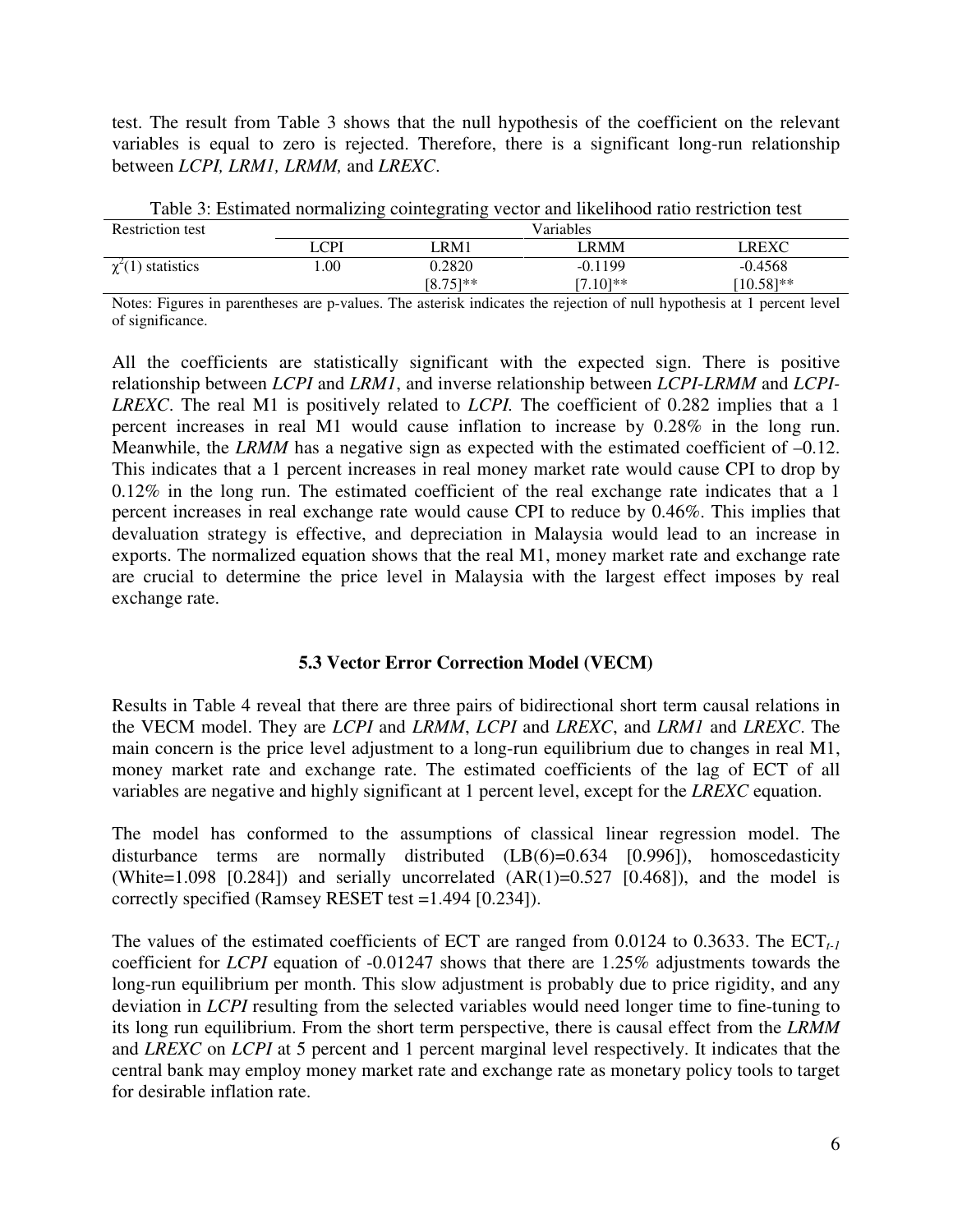For *LRM1* equation, the  $ECT_{t-1}$  coefficient of  $-0.062$  is significant at 5 percent level, which demonstrates that about 6.2 percent adjustments per month towards the long-run equilibrium. This is relatively faster as compared to the price level adjustment. Results also reveal that there is short term causal effect from *LREXC* and *LCPI* on *LRM1*. Meanwhile, for *LRMM* equation, the  $ECT<sub>t-1</sub>$  is significant at 5 percent level and the coefficient of -0.363 implies that there is 36.3 percent adjustment per month towards the long run equilibrium. With its fastest speed of adjustment among all the other variables, any deviation in the real money market rate will be restored to its long run equilibrium speedily, perhaps due to its sufficient liquidity condition in the money market. Apart from that, there is also short term causal effect from *LCPI* on *LRMM* at 10 percent level of significance. In spite of the  $ECT_{t-1}$  is insignificant at 5 percent level for *LREXC* equation, the results reveal evidence of short term causal effect from *LCPI* and *LRM1* on *LREXC*.

| Table 4: Regression results for VECM |                         |                          |          |                                            |                     |                           |
|--------------------------------------|-------------------------|--------------------------|----------|--------------------------------------------|---------------------|---------------------------|
|                                      | $ECT_{t-1}$             | $\sum \Delta L CPI$      |          | $\sum \Delta L R M1$ $\sum \Delta L R M M$ | $\sum \Delta LREXC$ | Summary statistics        |
|                                      | [t-statistics]          |                          |          |                                            |                     |                           |
| $\sum \Delta L CPI$                  | $-0.01247$ **           |                          | 1.112344 | 3.584299                                   | 12.59709            | $\overline{R}^2$ =0.1723, |
|                                      | $[-3.69400]$            | $\overline{\phantom{a}}$ | (0.2923) | (0.0592)                                   | (0.0004)            | LB(6)=0.6345 [0.996],     |
|                                      |                         |                          |          |                                            |                     | $AR(1)=0.5270$ [0.468]    |
| $\Delta LRM1$                        | $-0.06224$ <sup>*</sup> | 13.31976                 |          | 1.141523                                   | 15.64815            | $\overline{R}^2$ =0.1382, |
|                                      | $[-2.32839]$            | (0.0003)                 |          | (0.2861)                                   | (0.0001)            | LB $(6)=7.257$ [0.298],   |
|                                      |                         |                          |          |                                            |                     | $AR(1)=3.0190$ [0.083]    |
| $\sum \Delta L R M M$                | $-0.36333$ <sup>*</sup> | 3.551272                 | 0.425514 |                                            | 0.732720            | $\overline{R}^2$ =0.2102, |
|                                      | $[-2.10946]$            | (0.0604)                 | (0.5147) |                                            | (0.3926)            | LB(6)=0.6285 [0.996],     |
|                                      |                         |                          |          |                                            |                     | $AR(1)=3.1501$ [0.076]    |
| $\sum \Delta LREXC$                  | $-0.023488$             | 4.761822                 | 7.037256 | 0.294089                                   |                     | $\overline{R}^2$ =0.0529, |
|                                      | $[-1.16656]$            | (0.0298)                 | (0.0084) | (0.5880)                                   |                     | LB(6)=1.5048 [0.959],     |
|                                      |                         |                          |          |                                            |                     | $AR(1)=0.0080$ [0.928]    |

Notes: Figures in brackets indicate p-values;  $\overline{R}^2$  is adjusted coefficient of determination, AR(1) is first order LM test of residual serial correlation, LB(6) is Ljung-Box statistics at lag 6, ECT is the error correction term. The asterisks (\*, \*\*) indicate the rejection of null hypothesis at the 5 and 1 per cent level of significance respectively.

#### **6. Conclusions and Policy Implications**

This paper examines the relationship between CPI, money market rate, money supply (M1), and exchange rate. Results reveal the presence of long run relationship between *LCPI*, *LRMM*, *LRM1* and *LREXC*. There is a short term causal effect from *LRMM* and *LREXC* on *LCPI*. Therefore, the central bank may employ money market rate and exchange rate as monetary policy tools to target for desirable inflation. However, the money aggregates as measured by M1 provides insignificant effect on *LCPI*. Hence, money aggregates may not have certain representations of inflation based on consumer consumption patterns.

Any deviation from *LCPI* resulting from the selected variables would need longer time to finetune to its long run equilibrium. While, there is about 36.3% relatively fast speed of adjustment per month towards the long run equilibrium for the deviation in the real money market rate. The speed of adjustment will be a function of how fast the authority gains credibility by meeting its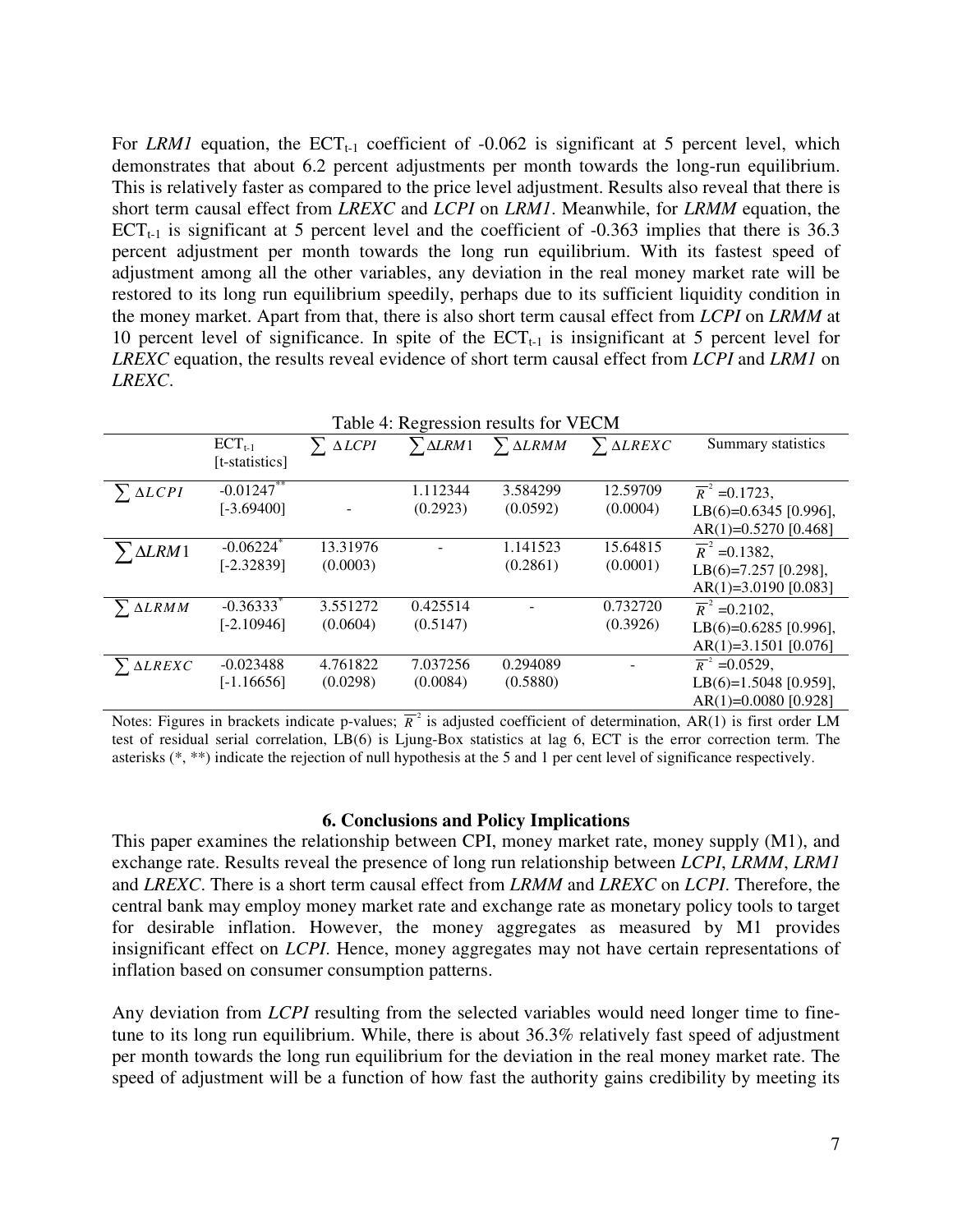targets. Higher gains in credibility will be followed by faster reductions of the lagged inflation coefficient, while lower credibility gains will be followed by slower reduction of the coefficient.

Transparency is a necessary condition for inflation targeting. The ongoing restructuring process in the Malaysian economies causes the delay in inflation targeting process and creates additional source of uncertainty in the monetary and financial system. Having adoption of inflation targeting as a monetary policy framework enhances central banks' credibility in fighting inflation since the objectives of monetary policy itself were easier to be understood by the public, unfortunately the decision where the BNM decided to leave the overnight rate unchanged at the point of time might have damaged its credibility since the public belief that it had buckled under government pressure or political influential. Therefore, it is not surprise to note that inflation targeting monetary policy may not be feasible for Malaysia at the moment due to its economic and political structure and institution may not be conducive at the current stage.

In a nutshell, we can conclude that three instruments are available, and that BNM has the power to decide on the changes made on interest rate, exchange rate and money supply in line with the economic growth in the short run. Among the tools, interest rate is having the faster speed of adjustment. However, from institutional perspective, institutional reformation is at the alarming stage where political influential is on hand and influences the central bank independency. Increasing transparency and coherency of policy, at the same time providing discretion to deal with short run volatility are crucial, before the benefit of implementing inflation targeting could be realized. The selection process of the Gabenor of the central bank has to be independent and transparent too. For future enhancement, asset price channel indicator as another possible transmission mechanism channel could be incorporated since more than one-fifth of the CPI components are formed from housing, water, gas, electricity and other fuels.

#### **References**

Acemoglu, D., Johnson, S., Robinson, J.A. and Yared, P. (2007) "Income and democracy" American Economic Review **98**(3), 808-842.

Ball, L. and Sheridan, N. (2003) "Does inflation targeting matter?" NBER working paper number 9577.

Bernanke, B. S. and Woodford, M. (1997) "Inflation forecasts and monetary policy" *Journal of Money, Credit, and Banking*, **29**(4), 653-684.

Bernanke, B.S., Laubach, T., Mishkin, F.S. and Posen, A.S. (1999) *Inflation Targeting: Lesson From The International Experience*. Princeton University Press: NJ.

Cecchetti, S.G., and Ehrmann, M. (1999) "Does Inflation Targeting Increase Output Volatility? An International Comparison of Policymakers' Preferences and Outcomes" NBER working paper number 7426.

Christoffersen P., Slok, T., and Wescott, R. (2001) "Is inflation targeting feasible in Poland?" *Economics of Transition* **9**(1), 153-174.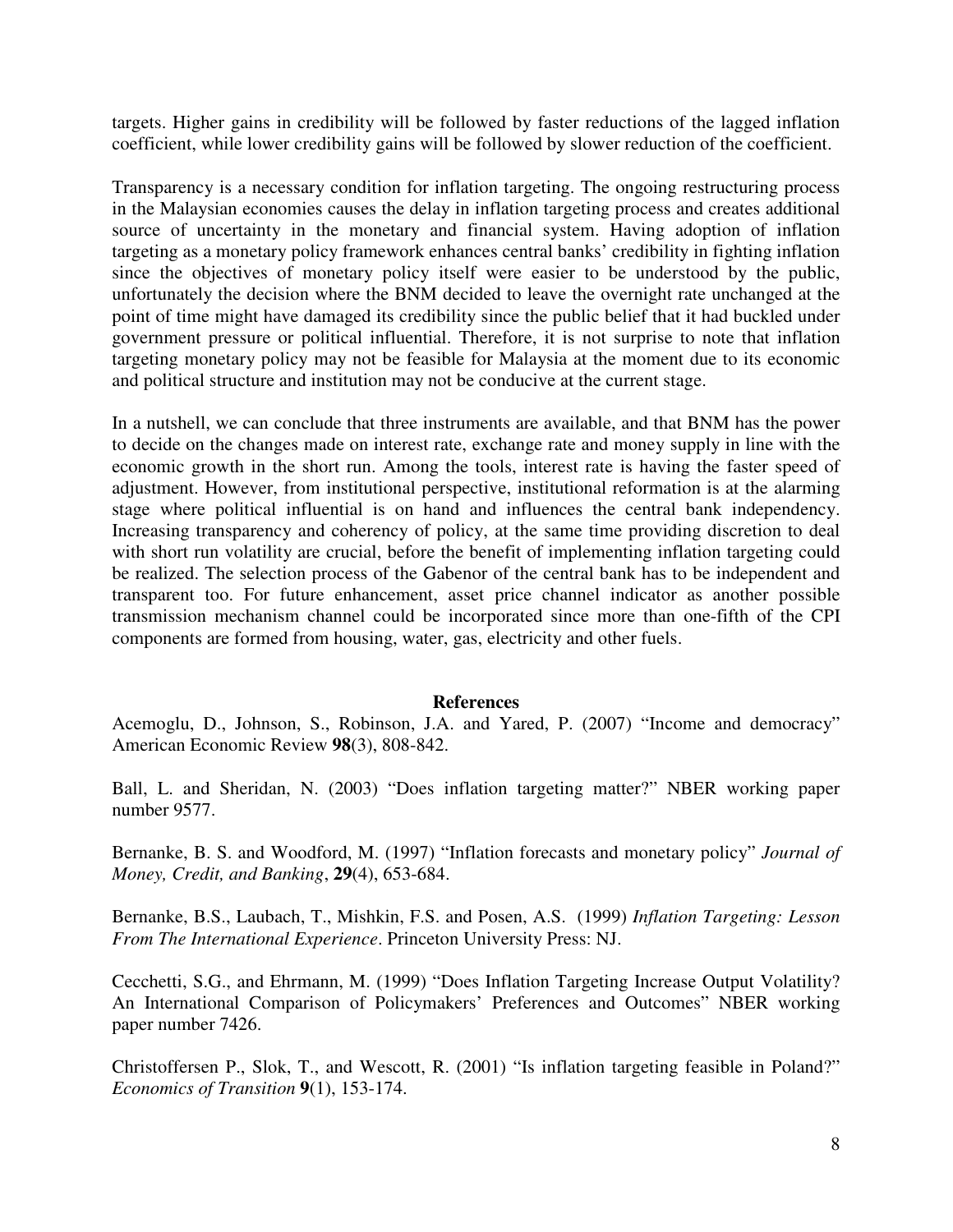Clarida, R., Jordi, G., and Gertler, M. (2000) "Monetary policy rules and macroeconomic stability: evidence and some theory" *The Quarterly Journal of Economics* **115**, 147-180.

Friedman, B.M. (2004) "Why the Federal Reserve should not adopt inflation targeting" *International Finance* **7**(1), 129-136.

Fuhrer, J. and Moore, G. (1995) "Monetary policy trade-offs and the correlation between nominal interest rates and real output" *American Economic Review* **85**(1), 219-239.

Genberg, H. (2002) "Inflation targeting – the holy grail of monetary policy?" *Policy Reform* **5**(3), 161.

Geraats, P.M. (2002) "Central bank transparency" *Economic Journal* **112**, 532-565.

Goodfriend, M., and King, R.G. (1997) "The new neoclassical synthesis and the role of monetary policy" NBER Macroeconomics Annual.

Hu, Y. (2006) "The choice of inflation targeting-an empirical investigation" *International Economics and Economic Policy* **3**(1), 27-42.

Johansen, S. and Juselius, K. (1990) "Maximum Likelihood Estimation and Inference on Cointegration-With Application to the Demand for Money" *Oxford Bulletin of Economics and Statistics* **52**, 169-210.

Krause, S. and Mendez, F. (2007) "Institutions, arrangements and preferences for inflation stability: evidence and lessons from a panel data analysis" *Journal of Macroeconomics* **30**(1), 282-307.

Levin, A.T., Natalucci, F.M. and Piger, J.M. (2004) "The macroeconomic effects of inflation targeting" *Federal Reserve Bank of St.Louis Review* **86**(4), 51.

Lucas, R.E. (1996) "Nobel lecture: monetary neutrality" *Journal of Political Economy* **104**, 661- 682.

Masih, A.B.M., and Masih, R. (1996) "Empirical test to discern the dynamic causal chain in macroeconomic activity: new evidence from Thailand and Malaysia based on a multivariate cointegration/Vector error-correction Modeling approach" *Journal of Policy Modeling* **18**(5), 531-560.

Mishkin, F.S. (1999) "International experiences with different monetary policy regimes" *Journal of Monetary Economics* **43**(3), 579-606.

Mishkin, F.S., and Savastano, M. (2001) "Monetary policy strategies for Latin America" *Journal of Development Economics* **66**, 415-444.